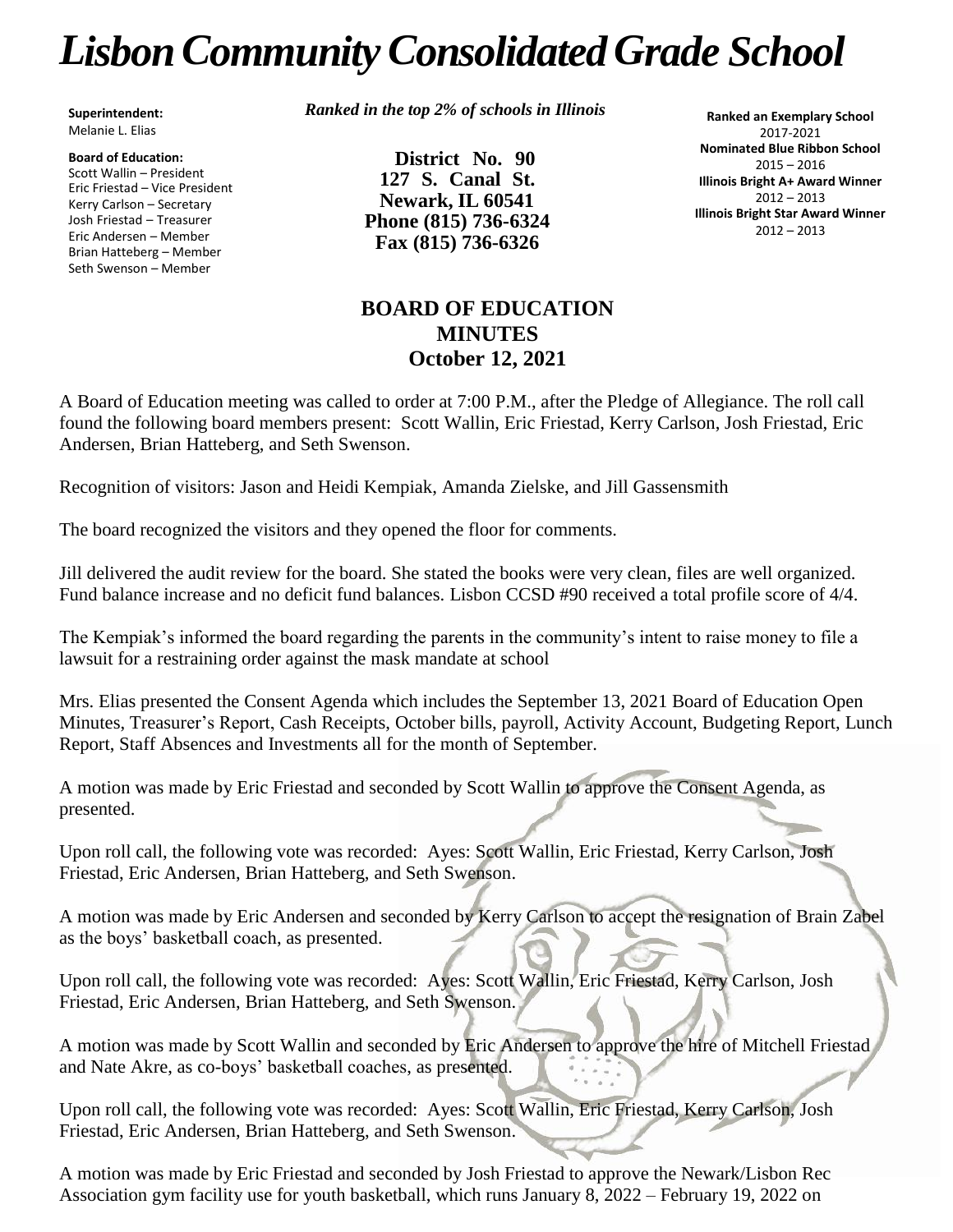Saturday's from 8 AM – 12 PM, as presented.

Upon roll call, the following vote was recorded: Ayes: Scott Wallin, Eric Friestad, Kerry Carlson, Josh Friestad, Eric Andersen, Brian Hatteberg, and Seth Swenson.

A motion was made by Eric Andersen and seconded by Kerry Carlson to approve the parking lot facility use for West Lisbon Church on October 31, 2021 for Trunk or Treat from 4 – 5 PM, as presented.

Upon roll call, the following vote was recorded: Ayes: Scott Wallin, Eric Friestad, Kerry Carlson, Josh Friestad, Eric Andersen, Brian Hatteberg, and Seth Swenson.

A motion was made by Scott Wallin and seconded by Eric Friestad to approve the letter for PJ McKinney to be absent during Parent/Teacher conferences. He will contact parents for alternative dates and times to meet if needed, as presented.

Upon roll call, the following vote was recorded: Ayes: Scott Wallin, Eric Friestad, Kerry Carlson, Josh Friestad, Eric Andersen, Brian Hatteberg, and Seth Swenson.

### CLOSED MEETING MINUTES

Month: October Day 12 Year 2021

#### **MOTION TO ADJOURN TO CLOSED MEETING:**

Executive Session: A motion was made by Eric Andersen and seconded by Brian Hatteberg to adjourn to Executive Session for the discussion of possible imminent litigation of the Lisbon Community Consolidated School District; The appointment, employment, compensation, discipline, performance, or dismissal of specific employees, specific individuals who serve as independent contractors in an educational setting, or specific volunteers of the public body or legal counsel for the public body; Matters relating to individual students; Litigation, when an action against, affecting or on behalf of the particular public body has been filed and is pending before a court or administrative tribunal, or when the public body finds that an action is probable or imminent.

#### ROLL CALL:

"Yeas": Scott Wallin, Eric Friestad, Kerry Carlson, Josh Friestad, Eric Andersen, Brian Hatteberg, and Seth Swenson

"Nays": None.

Motion carried: Time 8:25 P.M.

## **MEMBERS PRESENT AT CLOSED MEETING**

The following members answered roll call at 8:25 P.M., at the closed meeting.

ROLL CALL: Present: Scott Wallin, Eric Friestad, Kerry Carlson, Josh Friestad, Eric Andersen, Brian Hatteberg, and Seth Swenson

Absent: none

#### **RETURN TO OPEN MEETING**